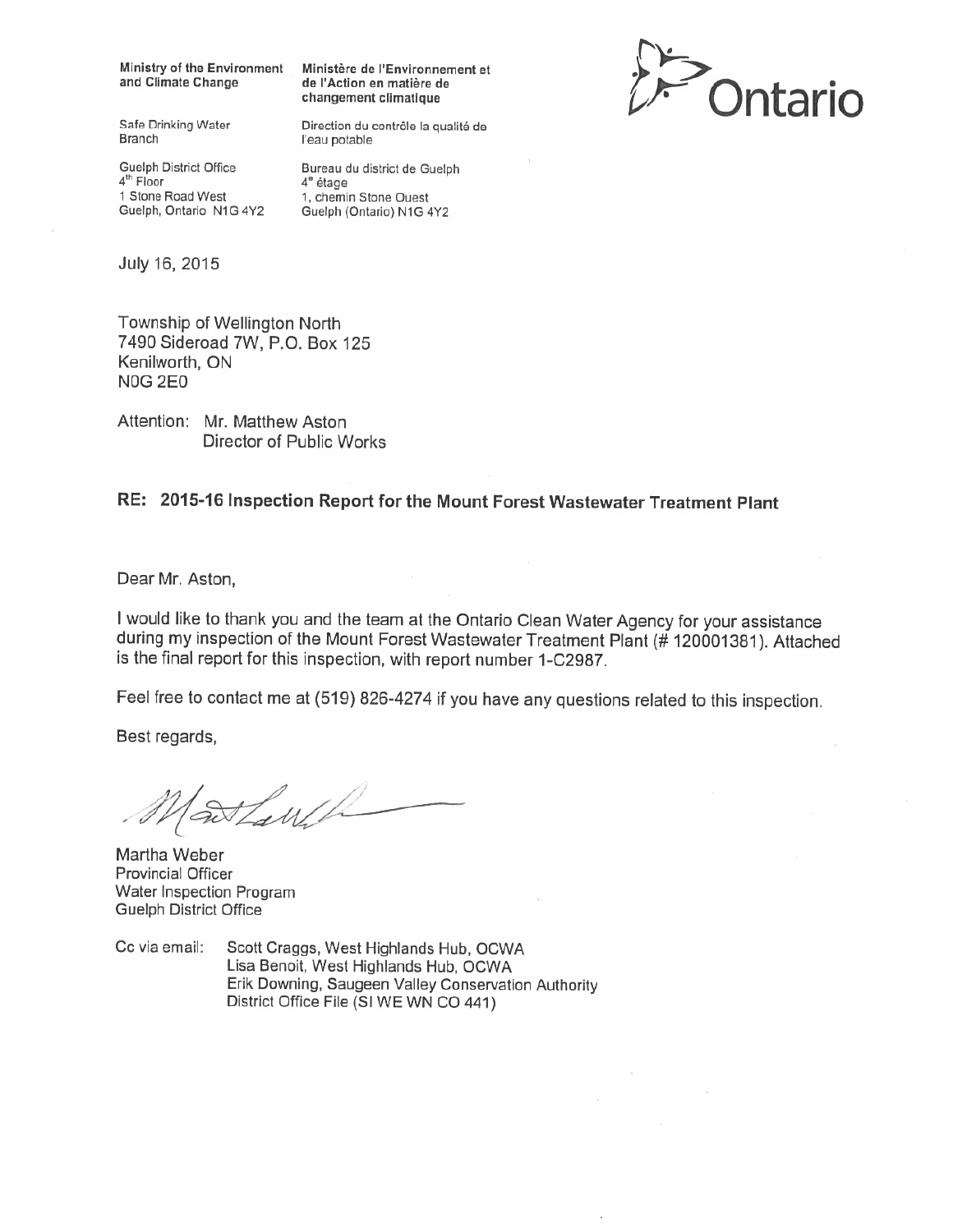Ontario

# **Ministry of the Environment and Climate Change**

# **WW MOUNT FOREST WPCP**

**Inspection Report**

**Inspection Number:** 1-C2987 **Date of Inspection:** Jun 01, 2015 **Site Number:** 120001381 **Inspected By:** Martha Weber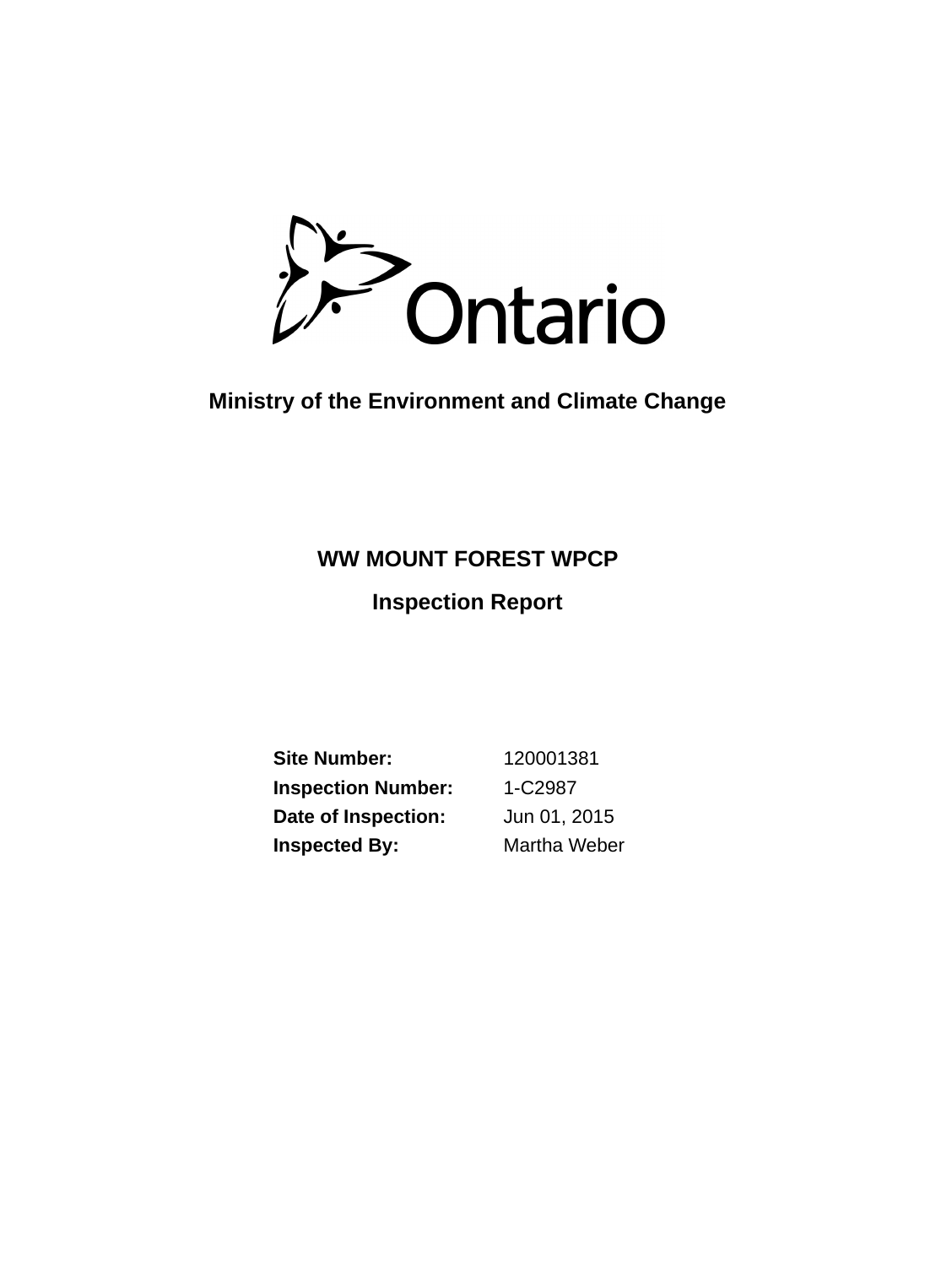

## **Mount Forest Wastewater Treatment Plant WW# 120001381 2015/16 Inspection Report**

## **\_\_\_\_\_\_\_\_\_\_\_\_\_\_\_\_\_\_\_\_\_\_\_\_\_\_\_\_\_\_\_\_\_\_\_\_\_\_\_\_\_\_\_\_\_\_\_\_\_\_\_\_ TABLE OF CONTENTS:**

- **1. OWNER & CONTACT INFORMATION**
- **2. INSPECTION DETAILS & COMPONENTS DESCRIPTION**
- **3. INSPECTION SUMMARY**
	- **Introduction**
	- **Authorizing/Control Documents**
	- **Capacity Assessment**
	- **Treatment Processes**
	- **Effluent Quality and Quantity**
	- **Monitoring Requirements**
	- **Reporting Requirements**
	- **Bypasses and Overflows**
	- **Biosolids Management**
	- **Certification and Training**
	- **Logbooks**
	- **Operations Manuals**
	- **Contingency/Emergency Planning**
	- **Other Inspection Findings**
- **4. NON COMPLIANCE WITH REGULATORY REQUIREMENTS AND ACTIONS REQUIRED**
- **5. SUMMARY OF BEST PRACTICE ISSUES AND RECOMMENDED ACTIONS**
- **6. SIGNATURES**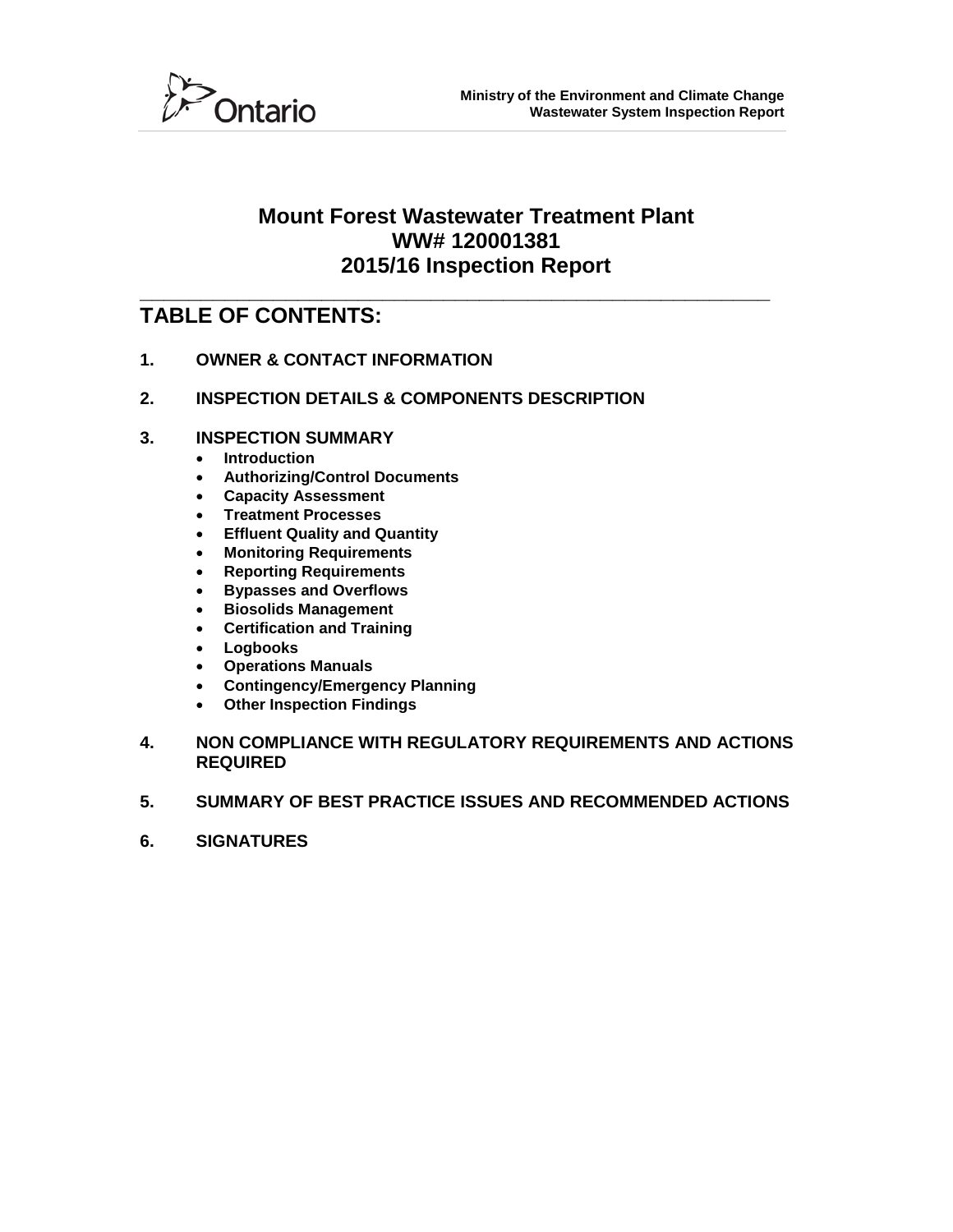

# **OWNER INFORMATION:**

| <b>Company Name:</b>     | WELLINGTON NORTH, TOWNSHIP OF |                     |         |  |
|--------------------------|-------------------------------|---------------------|---------|--|
| <b>Street Number:</b>    | 7490                          | Unit Identifier:    |         |  |
| <b>Street Name:</b>      | SIDEROAD 7 W                  |                     |         |  |
| City:                    | <b>KENILWORTH</b>             |                     |         |  |
| <b>Province:</b>         | ON                            | <b>Postal Code:</b> | N0G 2E0 |  |
| CONITA CT INIEODIMATIONI |                               |                     |         |  |

## **CONTACT INFORMATION**

| Type:<br><b>Phone:</b><br>Email:<br>Title: | Owner<br>(519) 848-3620 x31<br>maston@wellington-north.com<br>Director of Public Works                   | Name:<br>Fax:        | <b>Matthew Aston</b>           |
|--------------------------------------------|----------------------------------------------------------------------------------------------------------|----------------------|--------------------------------|
| Type:<br>Phone:<br>Email:<br>Title:        | <b>Operating Authority</b><br>(519) 941-1938<br>scraggs@ocwa.com<br>West Highlands Hub Manager           | Name:<br>Fax:        | Scott Craggs<br>(519) 941-1794 |
| Type:<br>Phone:<br>Email:<br>Title:        | <b>Operating Authority</b><br>(519) 941-1938 x225<br>lbenoit@ocwa.com<br>Process & Compliance Technician | Name:<br><b>Fax:</b> | Lisa Benoit<br>(519) 941-1794  |

# **INSPECTION DETAILS:**

| Site Name:                          | WW MOUNT FOREST WPCP                    |
|-------------------------------------|-----------------------------------------|
| Site Address:                       | 651 CORK ST WELLINGTON NORTH ON N0G 2E0 |
| <b>County/District:</b>             | <b>Wellington North</b>                 |
| <b>MOECC District/Area Office:</b>  | <b>Guelph District</b>                  |
| <b>Health Unit:</b>                 | WELLINGTON-DUFFERIN-GUELPH HEALTH UNIT  |
| <b>Conservation Authority</b>       | Saugeen Conservation                    |
| <b>MNR Office:</b>                  | N/A                                     |
| Site Number:                        | 120001381                               |
| <b>Inspection Type:</b>             | Announced                               |
| <b>Inspection Number:</b>           | 1-C2987                                 |
| Date of Inspection:                 | Jun 01, 2015                            |
| <b>Date of Previous Inspection:</b> | Jun 16, 2011                            |

## **COMPONENTS DESCRIPTION**

|       | <b>Site (Name):</b> Mount Forest WPCP |           |          |
|-------|---------------------------------------|-----------|----------|
| Type: | <b>Plant Classification</b>           | Sub Type: | Class II |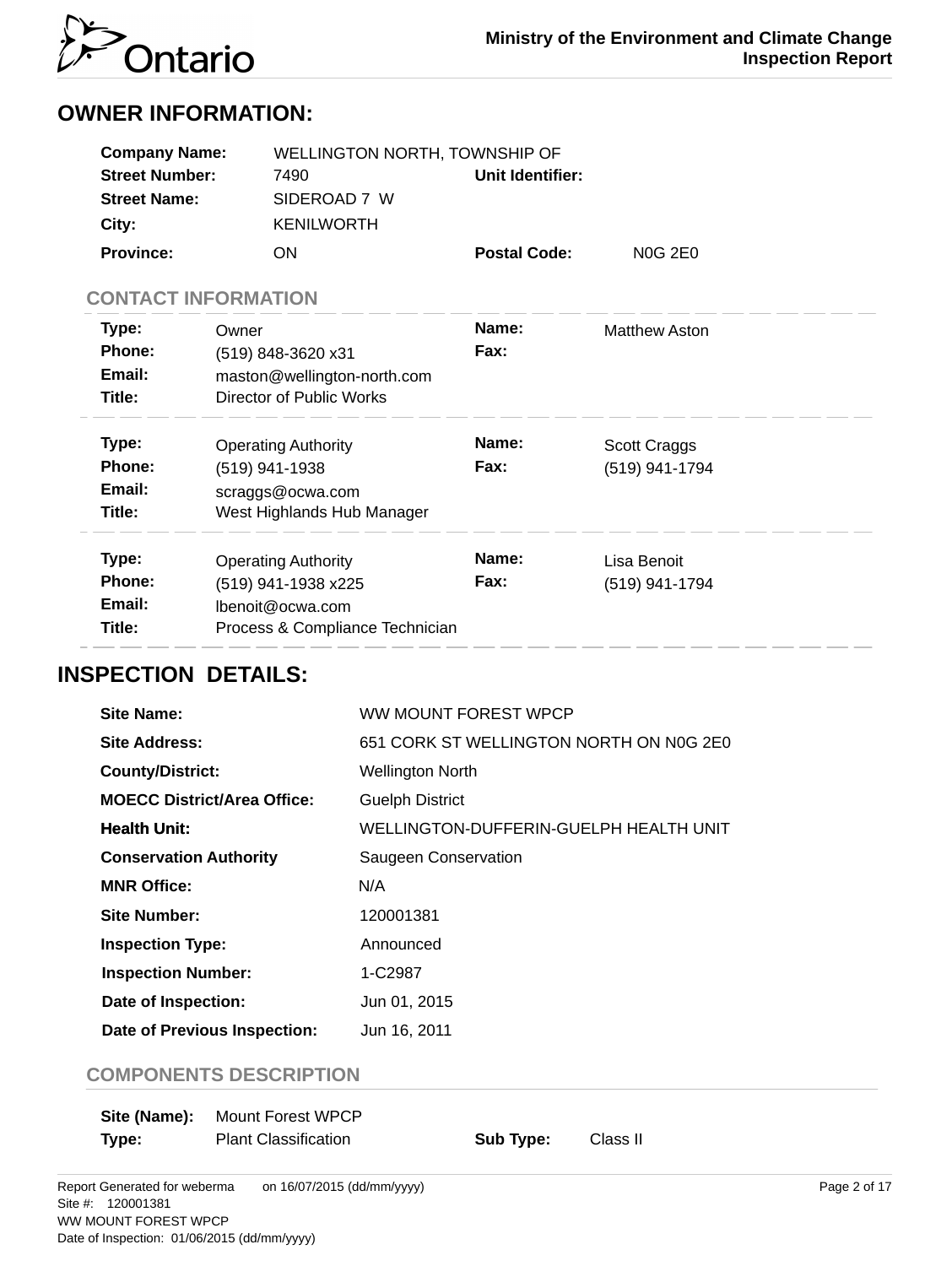

#### **Comments:**

Classification Certificate # 5204 was issued on September 7, 2007, for a Class 2 facility for the Mount Forest Water Pollution Control Plant. Classification Certificate #459 has been issued for the Mount Forest Collection System as a Class 2 system.

This facility consists of a new plant at 651 Cork St., an older plant at 400 North Water St., which is now used as a raw sewage pumping station, along with other pumping stations within the community.

**Site (Name):** Mount Forest WPCP **Type:** Sewage Collection System **Sub Type:** Nominally separated sewers **Comments:**

The collection system was designed to convey sanitary sewage to the treatment plant through separate pipes from the storm sewer system.

**Site (Name):** Mount Forest WPCP

**Type:** Collection System Component **Sub Type:** Pumphouse

#### **Comments:**

There are 4 sewage pumping stations serving Mount Forest:

1. North Water Street Sewage Pumping Station:

The old plant at 400 North Water Street now serves as the main raw sewage pumping station, providing a firm capacity of 173.6 L/s peak flow. There are two raw sewage pumps with a capacity of 173.6 L/s at 44.2 m TDH and one raw sewage pump with a capacity of 60 L/s at 17.7 m TDH. A 16,000 L volume surge vessel is in place, as well as a flow metering chamber. Approximately 1,300 m of 300 mm diameter and 25 m of 250 mm diameter forcemain lead from this pumping station to the Influent Works building at 651 Cork Street.

To buffer peak flow, four equalization tanks were created at the old 400 North Water St. plant by modifying aeration tanks and secondary clarifiers. Two of the equalization tanks are each approximately 395  $m<sup>3</sup>$  in volume, each equipped with a submersible pump rated at 40 L/s at 3.3 m TDH. The other two equalization tanks each have an approximate volume of  $249 \text{ m}^3$ , each equipped with two centrifugal pumps rated at 28.4 L/s each at 7.6 m TDH.

2. Cork St. Sewage Pumping Station:

This station is located at Cork St. near the intersection with Waterloo St. There is a 175 kW diesel generator set, an alarm system, and two sewage pumps that direct sewage to a forcemain leading to the North Water St. station. The overflow provision is to lead to the adjacent ditch, which then leads to the river.

3. Durham St. Sewage Pumping Station:

This station is located at Durham St. W., close to the intersection with Foster St. There is a 90 kW diesel generator set, an alarm system, and three sewage pumps that direct sewage to a forcemain leading to the North Water St. station. If there was an overflow at this station, it would go over the manhole cover and onto Durham St.

4. Perth St. Sewage Pumping Station:

This station does not have backup power. Two sewage pumps are located in a manhole in Perth St. Overflow is via the manhole towards the nearby drainage ditch.

**Site (Name):** Mount Forest WPCP **Type:** Mechanical Sewage Treatment **Sub Type:** Pre-treatment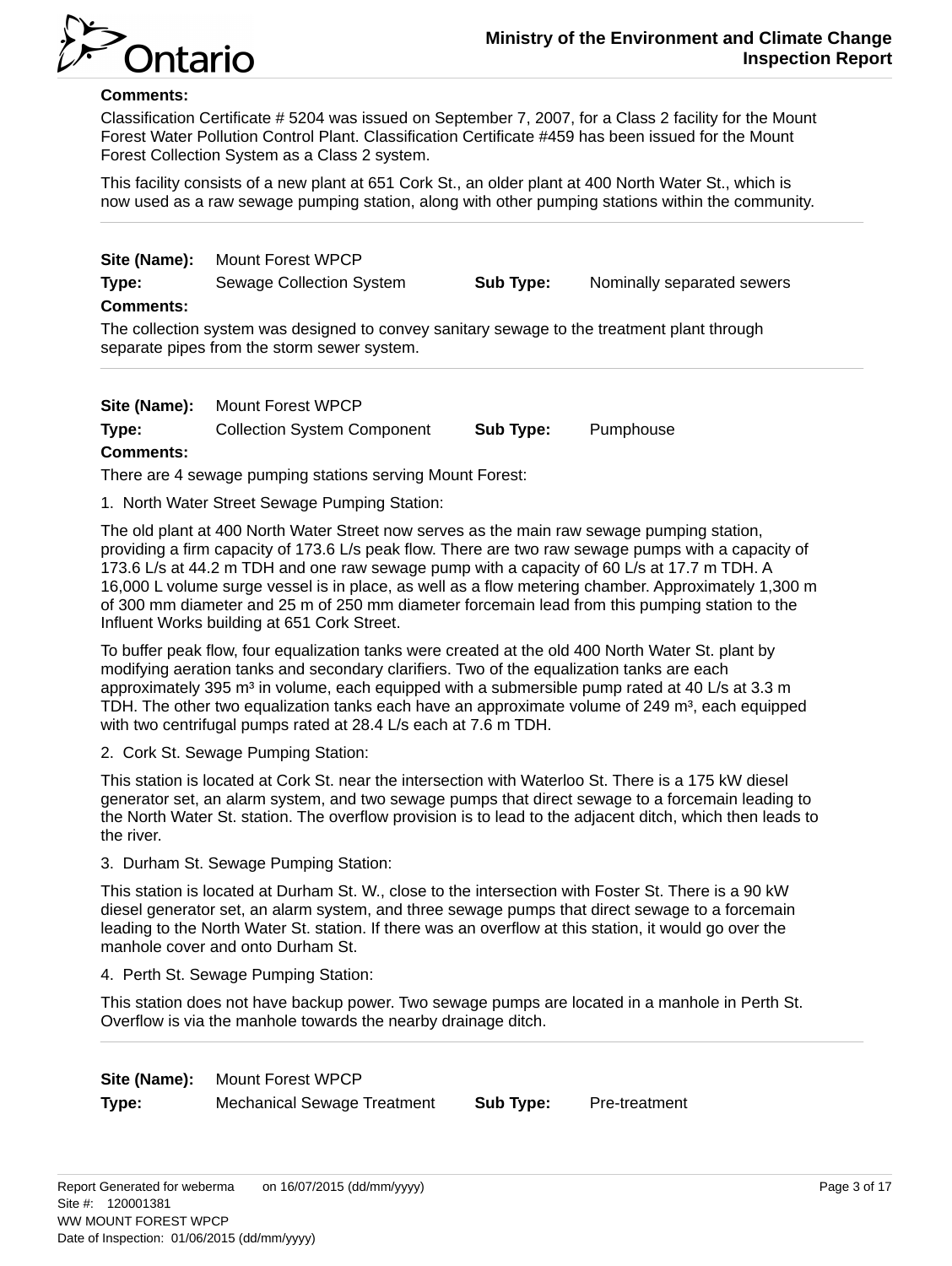

## **Comments:**

Pre-treatment equipment at the Influent Works building includes a vertical bar screen, washer screw compactor, circular grit chamber complete with grit extraction equipment and blowers, and a grit dewatering screw all sized to accommodate the hydraulic peak flow rate of 15,000 m<sup>3</sup>/d together with connection of the sewage forcemain to the Influent Works building. There are two positive displacement blowers, each rated at 33.3 L/s, as well as a septage receiving hopper complete with a submersible sewage pump with a rated capacity of 22 L/s at 7.8 m TDH. A Parshall flume with an ultrasonic level detector is in place to measure influent flow.

|       | Site (Name): Mount Forest WPCP     |           |                            |
|-------|------------------------------------|-----------|----------------------------|
| Type: | <b>Mechanical Sewage Treatment</b> | Sub Type: | <b>Secondary Treatment</b> |

#### **Comments:**

For continuing treatment at the Influent Works building, there are two aeration tanks, each measuring approximately 19.0 m (L) x 18.1 m (W) x 5.03 m (SWD) with three cells per tank (complete with division walls), providing a total volume of 1,730  $m<sup>3</sup>$  per tank. Each tank is equipped with a fine pore air diffusion system consisting of header piping and diffuser grids. The aeration blowers consist of two duty blowers, each rated at 300 L/s at 58 kPa and one standby blower rated at 600 L/s at 58 kPa.

There are two secondary clarifiers, each measuring approximately 18.0 m (L) x 18.0 x (W) x 4.32 (SWD) and each is equipped with a circular clarifier mechanism, bridge-mount, and centre inlet. Alum is dosed prior to these secondary clarifiers. The alum storage facility contains a 30,000 L alum storage tank with access cover and fill connection, overflow and level indicator, and two chemical metering pumps each with a minimum rated capacity of 17 L/hr and one chemical metering pump with a minimum rated capacity of 7.6 L/hr.

For Return Activated Sludge (RAS) pumping, there are three RAS pumps, two duty and one standby, each pump rated at 40.5 L/s at 8.5 m TDH and two magnetic flowmeters (one for each return line).

For Waste Activated Sludge (WAS) pumping, there are two WAS pumps, each rated at 8.8 L/s at 3.1 m TDH, and one magnetic flow meter to measure WAS and scum discharge to the sludge digestion facility. Two scum pumps are each rated at 8.8 L/s at 5.7 TDH.

|  | Site (Name): |  | Mount Forest WPCP |
|--|--------------|--|-------------------|
|--|--------------|--|-------------------|

**Type:** Mechanical Sewage Treatment **Sub Type:** Tertiary Treatment

#### **Comments:**

Two low head single media effluent filters, each having an area of approximately 47.2 m², with approximate dimensions of 12.4 m  $(L) \times 3.81$  m  $(W)$ , complete with travelling backwash mechanism and return of backwash to head of aeration tanks utilizing a filter waste pump rated at 66.7 L/s at 14 m TDH.

| Site (Name):                  | Mount Forest WPCP      |
|-------------------------------|------------------------|
| $\mathbf{L}$ and $\mathbf{L}$ | Mathed of Distribution |

**Type:** Method of Disinfection **Sub Type:** Ultraviolet

#### **Comments:**

Effluent disinfection is achieved via a UV disinfection system equipped with two banks (1 duty and 1 standby), each bank sized for the Peak Flow Rate of 15,000 m<sup>3</sup>/d.

When necessary, bypass disinfection is achieved via a manual sodium hypochlorite drip into the existing chlorine contact chamber measuring approximately 7.72 m x 3.35 m x 2.90 m SWD, for the chlorination of bypass sewage at the raw sewage pumping station at the old plant (400 North Water St.).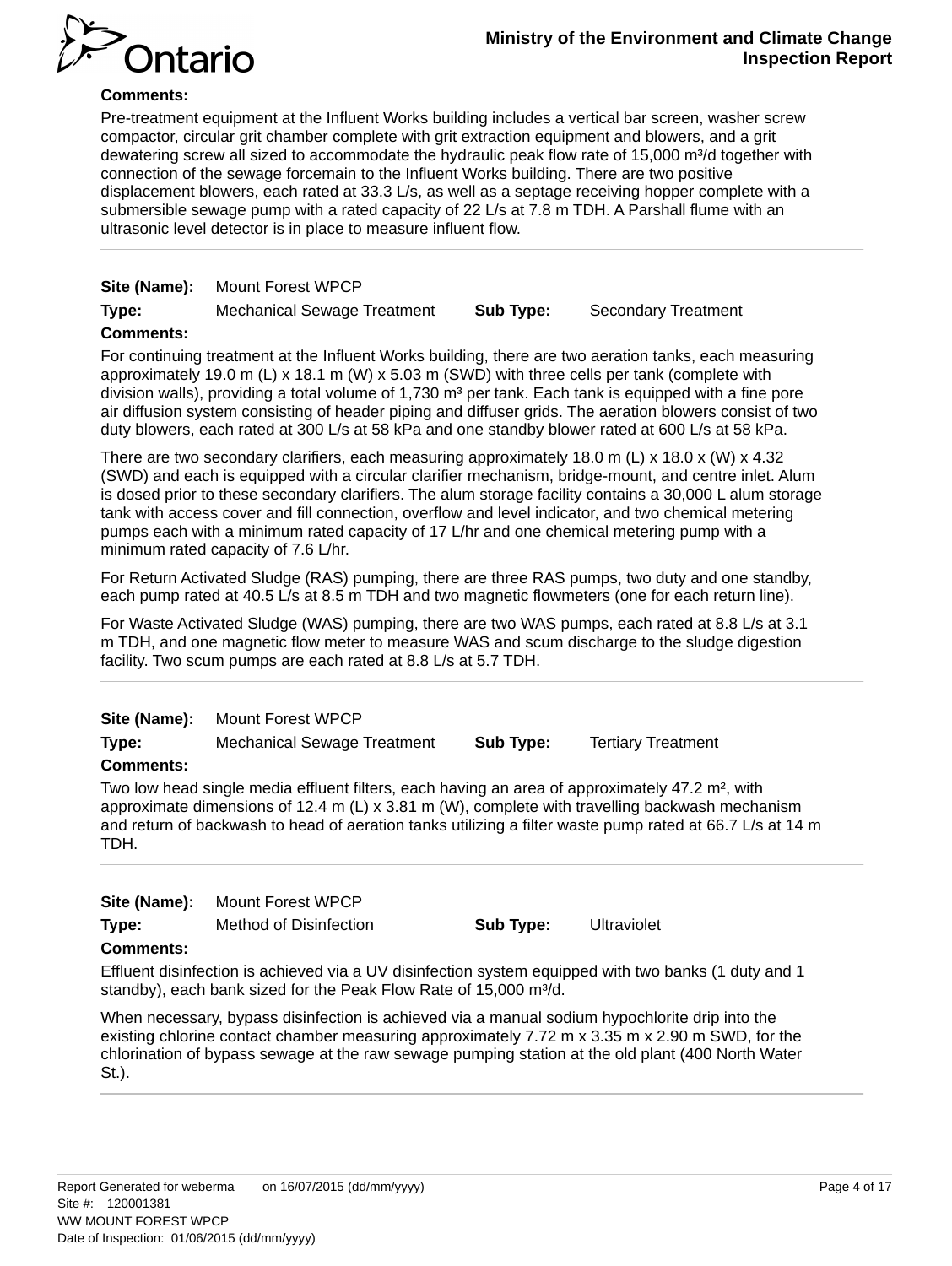

| Site (Name):<br>Type:<br><b>Comments:</b>                   | <b>Mount Forest WPCP</b><br><b>Effluent Discharge Receiver</b><br>Final effluent is discharged to the South Saugeen River via approximately four metres of 600 mm<br>diameter and 34.7 m of 450 mm diameter pipe.<br>Any bypassed effluent is discharged via approximately 11.5 m of 350 mm diameter pipe from the                                                                                                                                                                                                                                                                                                                                                                                                                                                                                                                                                                                                                                                                                                                      | Sub Type:        | Surface Water                   |
|-------------------------------------------------------------|-----------------------------------------------------------------------------------------------------------------------------------------------------------------------------------------------------------------------------------------------------------------------------------------------------------------------------------------------------------------------------------------------------------------------------------------------------------------------------------------------------------------------------------------------------------------------------------------------------------------------------------------------------------------------------------------------------------------------------------------------------------------------------------------------------------------------------------------------------------------------------------------------------------------------------------------------------------------------------------------------------------------------------------------|------------------|---------------------------------|
|                                                             | chlorine contact chamber to the sewer outfall into the South Saugeen River.                                                                                                                                                                                                                                                                                                                                                                                                                                                                                                                                                                                                                                                                                                                                                                                                                                                                                                                                                             |                  |                                 |
| Site (Name):<br>Type:<br><b>Comments:</b><br>Not Applicable | <b>Mount Forest WPCP</b><br><b>Effluent Discharge Frequency</b>                                                                                                                                                                                                                                                                                                                                                                                                                                                                                                                                                                                                                                                                                                                                                                                                                                                                                                                                                                         | Sub Type:        | Continuous                      |
| Site (Name):<br>Type:<br><b>Comments:</b>                   | <b>Mount Forest WPCP</b><br><b>Biosolids Stabilization Process</b>                                                                                                                                                                                                                                                                                                                                                                                                                                                                                                                                                                                                                                                                                                                                                                                                                                                                                                                                                                      | Sub Type:        | Aerobic Digestion               |
|                                                             | Located at 651 Cork St., the sludge digestion and storage facility is equipped to receive, digest, and<br>store sludge from the Arthur and Mount Forest Wastewater Treatment Plants. There are five aerated<br>digestion/storage tanks: two tanks each have a volume of 320 m <sup>3</sup> with approximate dimensions of 9.3<br>m (L) $x$ 5.5 m (W) $x$ 6.25 m (SWD) and are equipped with one submersible mixer per tank. Two more<br>tanks each have a volume of 662 m <sup>3</sup> with approximate dimensions of 27.4 m (L) x 11.6 m (W) x 6.25<br>m (SWD), each equipped with one submersible mixer. The fifth tank has a volume of 1987 m <sup>3</sup> with<br>approximate dimensions of 27.4 m (L) x 11.6 m (W) x 6.25 m (SWD) and is equipped with two<br>submersible mixers. The remaining equipment at this facility consists of two sludge transfer pumps,<br>each rated at 34.7 L/s at 13.5 m TDH, two supernatant pumps, each rated at 10 L/s at 6.0 m TDH,<br>and two aeration blowers, each rated at 330 L/s at 65 kPa. |                  |                                 |
| Site (Name):<br>Type:                                       | <b>Mount Forest WPCP</b><br><b>Biosolids Storage Method</b>                                                                                                                                                                                                                                                                                                                                                                                                                                                                                                                                                                                                                                                                                                                                                                                                                                                                                                                                                                             | Sub Type:        | <b>On-Site Storage Capacity</b> |
| <b>Comments:</b>                                            | The total sludge storage volume in the holding tanks is 3,951 m <sup>3</sup> , with a retention time of 3-4 months.                                                                                                                                                                                                                                                                                                                                                                                                                                                                                                                                                                                                                                                                                                                                                                                                                                                                                                                     |                  |                                 |
| Site (Name):<br>Type:<br><b>Comments:</b>                   | <b>Mount Forest WPCP</b><br><b>Biosolids Disposal Method</b><br>Stabilized sludge is land applied to certified agricultural sites by an approved waste hauling company.                                                                                                                                                                                                                                                                                                                                                                                                                                                                                                                                                                                                                                                                                                                                                                                                                                                                 | <b>Sub Type:</b> | Land application                |
| Site (Name):<br>Type:<br><b>Comments:</b>                   | <b>Mount Forest WPCP</b><br><b>Stand-by Power Generation</b><br>Located at the Administration Building, there is a 500 KW emergency diesel generator and one raw                                                                                                                                                                                                                                                                                                                                                                                                                                                                                                                                                                                                                                                                                                                                                                                                                                                                        | Sub Type:        | <b>STP Generator</b>            |
|                                                             | sewage pump rated at 10 L/s at 7.1 m TDH.<br>At the 400 North Water Street location, there is a 450 kW emergency diesel generator.                                                                                                                                                                                                                                                                                                                                                                                                                                                                                                                                                                                                                                                                                                                                                                                                                                                                                                      |                  |                                 |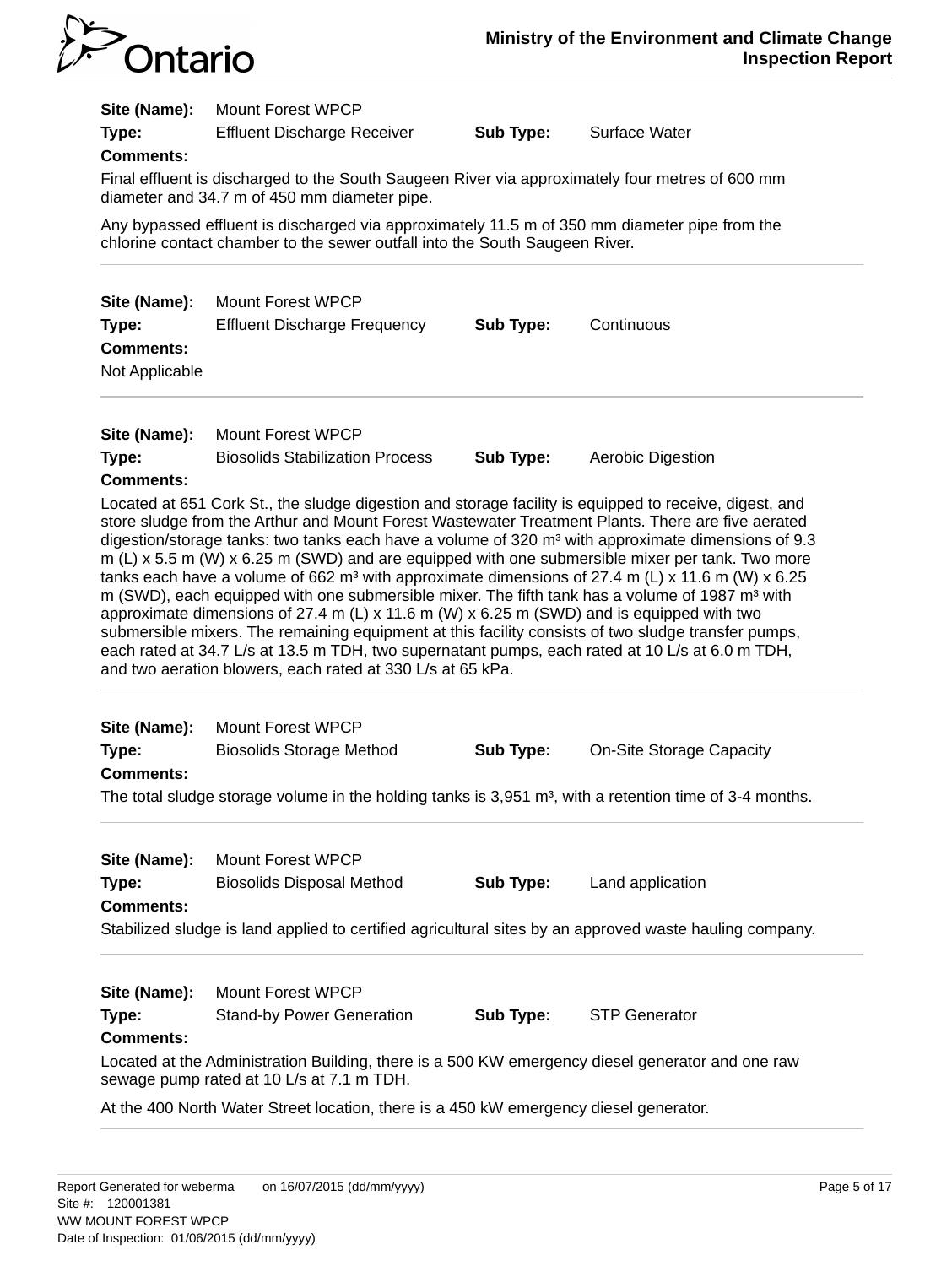

# **INSPECTION SUMMARY**

Ontario

#### **INTRODUCTION**

**\* The primary focus of this inspection is to confirm compliance with Ministry of the Environment and Climate Change (MOECC) legislation as well as evaluating conformance with ministry policies and guidelines during the inspection period.**

**This wastewater treatment and collection system is subject to the legislative requirements of the Ontario Water Resources Act (OWRA) and the Environmental Protection Act (EPA) and regulations made therein. This inspection has been conducted pursuant to Section 15 of the OWRA and Section 156 of the EPA.**

**This inspection report does not suggest that all applicable legislation and regulations were evaluated. It remains the responsibility of the owner to ensure compliance with all applicable legislative and regulatory requirements.**

This system is owned by the Township of Wellington North and operated by the Ontario Clean Water Agency (OCWA). The review period for this inspection is from July 1, 2011 to April 30, 2015. The main treatment facility, along with the four pumping stations were included in this inspection.

#### **AUTHORIZING/CONTROL DOCUMENTS**

**\* The owner had a valid Environmental Compliance Approval for the sewage works.**

Certificate of Approval (CofA) #6134-73FHHU, issued on June 19, 2007, is the compliance approval for the main sewage treatment facility at 651 Cork St. and the main raw sewage pumping station at 400 North Water St.

The Cork St. Sewage Pumping Station is approved via CofA #2342-82GPAM, issued February 11, 2010. The generator for this sewage pumping station is approved via Air CofA #7301-7YTKGL, issued December 18, 2009.

The Durham St. Sewage Pumping Station is approved via CofA #1899-873P7E, issued July 23, 2010. The generator for this sewage pumping station is approved via Air CofA #4114-86YH5W, issued August 25, 2010.

The Perth St. Sewage Pumping Station is approved via CofA #3-1843-98-006, issued in 1999. There is no generator associated with this station.

#### **CAPACITY ASSESSMENT**

#### **\* The annual average daily flow was approaching the rated capacity of the sewage works.**

Currently, the rated capacity for this facility is listed as  $2,818$  m $\frac{3}{4}$  Detailed below is a summary by year of the percentage of rated capacity. It is noted that in 2011, the average daily flow exceeded 80% of the rated capacity, and the other years in the inspection review period were approaching the 80% mark.

| YEAR | AVG DAILY FLOW               | PERCENTAGE OF RATED CAPACITY |
|------|------------------------------|------------------------------|
| 2014 | $2,071 \text{ m}^3/\text{d}$ | 73.5 %                       |
| 2013 | $2,235 \text{ m}^3/\text{d}$ | 79.3 %                       |
| 2012 | $2,109 \text{ m}^3/\text{d}$ | 74.8%                        |
| 2011 | $2,363 \text{ m}^3/\text{d}$ | 83.9 %                       |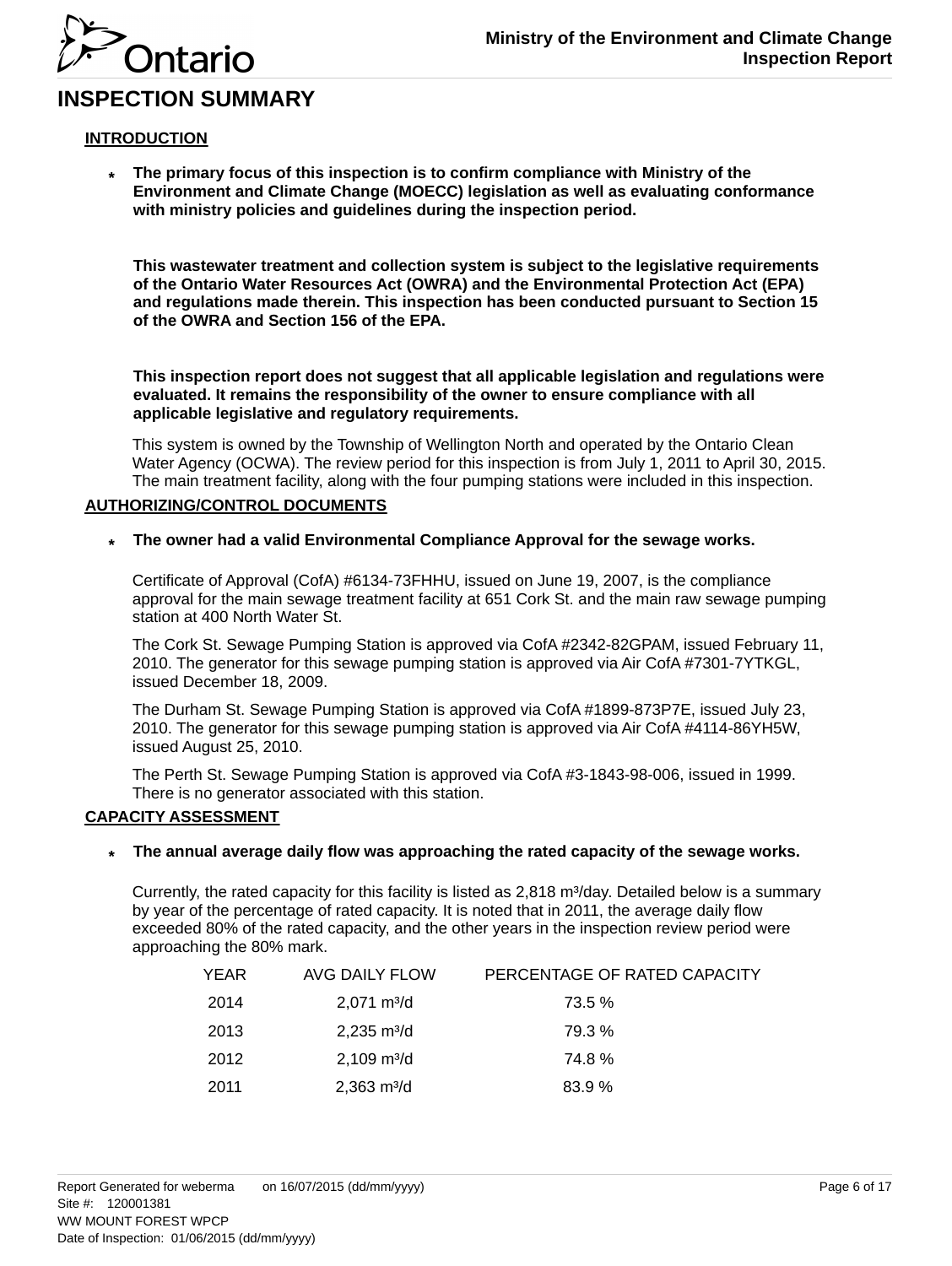

## **CAPACITY ASSESSMENT**

Ontario

Steps have been taken to reduce the average daily flow to the plant, including addressing some inflow and infiltration areas of improvement, and proactively replacing existing infrastructure during street construction work.

The CofA describes actions to take to work towards re-rating the plant to a maximum of 3,500 m<sup>3</sup>/day. Sampling has been initiated per CofA suggestions to build a history of data to use towards this re-rating option.

**\* The owner was in conformance with the designed rated capacity for average daily flow into the sewage works.**

As described above, the average daily flow was within the current designed rated capacity of 2,818 m<sup>3</sup>/day for all years in the inspection review period.

**\* The owner of the sewage works had prepared a written statement certified by a Professional Engineer confirming that the proposed works were constructed in accordance with the Environmental Compliance Approval.**

A letter dated December 2, 2008, confirms the facilities at 651 Cork Street and 400 North Water Street were constructed in general conformance with the Certificate of Approval.

**\* Flow measuring devices were installed, calibrated and maintained in accordance with the requirements of the Environmental Compliance Approval.**

Condition 9(7) of the Certificate of Approval requires the installation and maintenance of a continuous flow measuring device to measure the effluent flowrate, with an accuracy to within plus or minus 15 percent of the actual flowrate. The effluent flow measuring device (Parshall flume with ultrasonic level detector) has been verified for accuracy on an annual schedule during the inspection review period.

**\* Flow rates were recorded at a frequency prescribed by the Environmental Compliance Approval.**

Condition 9(7) of the Certificate of Approval requires the effluent flowrate be recorded at a daily frequency. Records provided during the inspection showed that the flows were recorded as required.

#### **TREATMENT PROCESSES**

- **The owner had ensured that all equipment was installed in accordance with the \* Environmental Compliance Approval.**
- **The works, related equipment and appurtenances were being operated and maintained to achieve compliance prescribed by the Environmental Compliance Approval. \***
- **The operator-in-charge had ensured that all equipment used in the processes was monitored, maintained, inspected, tested and evaluated. \***
- **The owner/operating authority was able to demonstrate that best efforts were used to \* achieve the objectives listed in the Environmental Compliance Approval conditions.**
- **The sewage works effluent was essentially free of foreign substances on the day of the inspection. \***

#### **EFFLUENT QUALITY AND QUANTITY**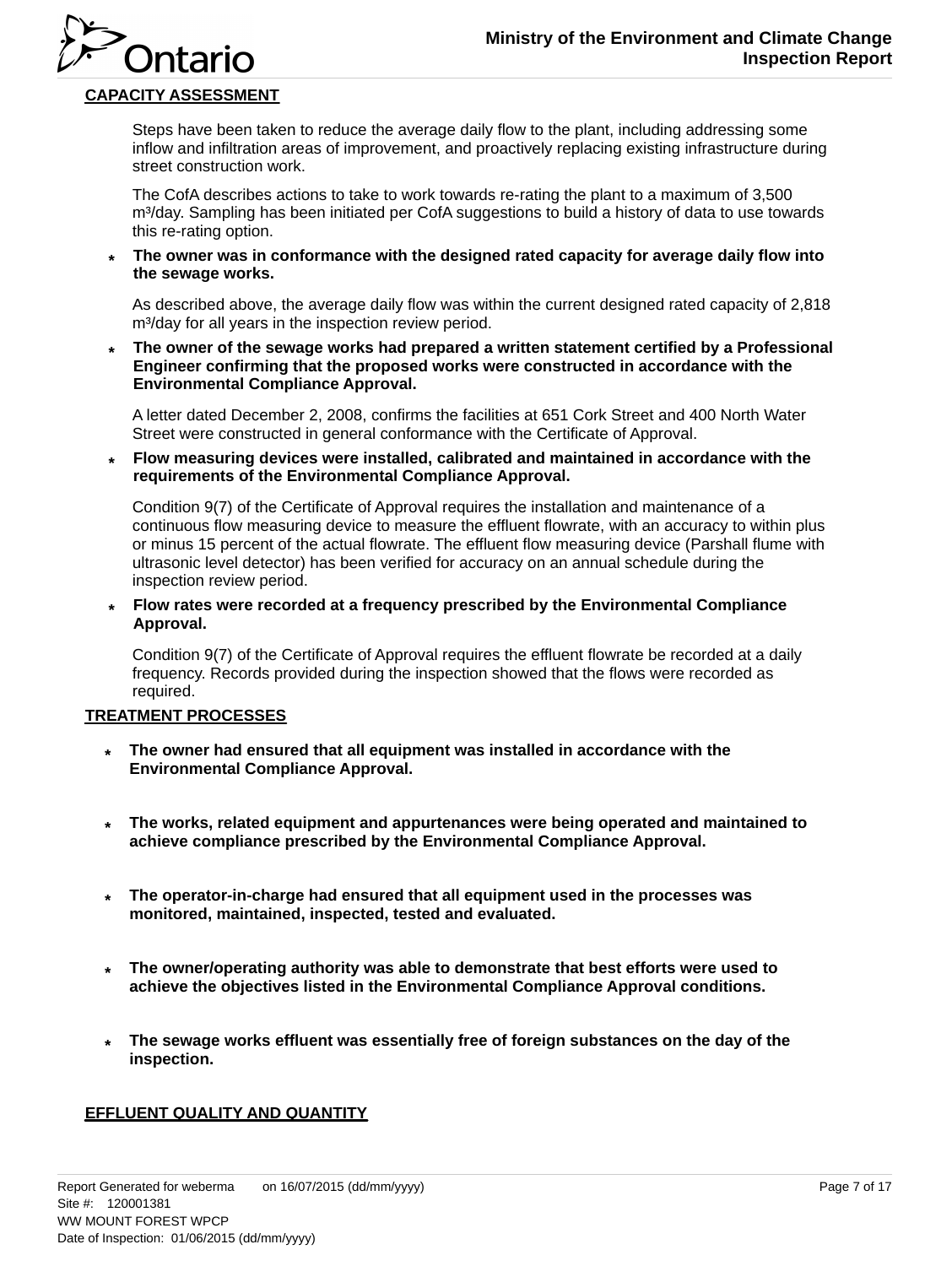

### **EFFLUENT QUALITY AND QUANTITY**

**\* The sewage works effluent limits were prescribed by the Environmental Compliance Approval.**

In the CofA, Section 7, Effluent Limits, prescribes limits in Table 2 as follows:

| EFFLUENT PARAMETER            | <b>CONCENTRATION LIMIT</b>                         | <b>LOADING LIMIT</b> |
|-------------------------------|----------------------------------------------------|----------------------|
| CBOD <sub>5</sub>             | 12.5 mg/L                                          | 35 kg/d              |
| <b>Total Suspended Solids</b> | 12.5 mg/L                                          | 35 kg/d              |
| <b>Total Ammonia Nitrogen</b> | Dec 1 - Apr 30 6.0 mg/L                            | 17.0 kg/d            |
| <b>Total Ammonia Nitrogen</b> | May 1 - Nov 30 2.5 mg/L                            | 7.0 kg/d             |
| <b>Total Phosphorus</b>       | $0.37$ mg/L                                        | $1.05$ kg/d          |
| Free Chlorine Residual        | $0.02$ mg/L                                        |                      |
| E. coli                       | 200 counts/100 mL (monthly Geometric Mean Density) |                      |

pH of the effluent to be maintained between 6.0 - 9.0, inclusive.

**\* The sewage works effluent sample results demonstrated compliance with BOD5 or CBOD5 limits prescribed by the Environmental Compliance Approval.**

Monthly average concentrations for CBOD5 were within the compliance limit of 12.5 mg/L and monthly loadings were within the limit of 35 kg/day.

**\* The sewage works effluent sample results demonstrated compliance with total suspended solids limits prescribed by the Environmental Compliance Approval.**

Monthly average concentrations for total suspended solids were within the compliance limit of 12.5 mg/L and monthly loadings were within the limit of 35 kg/day.

**\* The sewage works effluent sample results demonstrated compliance with total phosphorous limits prescribed by the Environmental Compliance Approval.**

Monthly average concentrations for total phosphorus were within the compliance limit of 0.37 mg/L and monthly loadings were within the limit of 1.05 kg/day.

**\* The sewage works effluent sample results demonstrated compliance with total ammonia/total ammonia nitrogen/unionized ammonia limits prescribed by the Environmental Compliance Approval.**

Monthly average concentrations for total ammonia nitrogen were within the compliance limits of 6.0 mg/L (December 1 - April 30) and 2.5 mg/L (May 1 - November 30). Monthly loadings were within the limits of 17.0 kg/day (December 1 - April 30) and 7.0 kg/day (May 1 - November 30).

**\* The sewage works effluent sample results demonstrated compliance with microbiological parameter limits prescribed by the Environmental Compliance Approval.**

E.coli levels were within the compliance limit of 200 counts/100 mL, expressed as a monthly Geometric Mean Density.

**\* The sewage works effluent sample results demonstrated compliance with additional limits prescribed by Environmental Compliance Approval.**

Effluent pH was maintained between the compliance range of 6.0 and 9.0.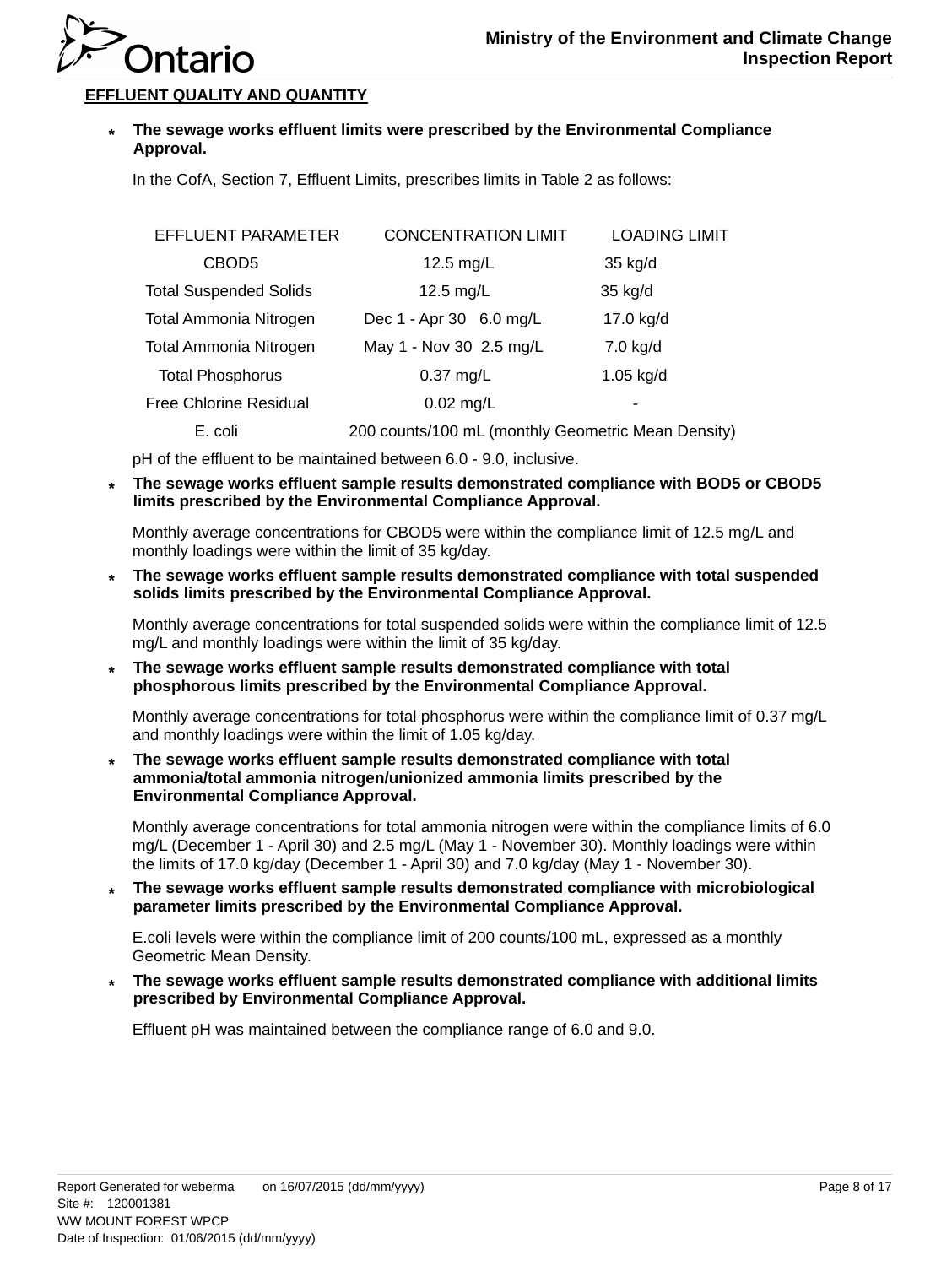

### **EFFLUENT QUALITY AND QUANTITY**

**\* The sewage works effluent sample results did not meet the effluent objectives stated in the Environmental Compliance Approval.**

Effluent Objectives are prescribed in Section 6, Table 1 of the CofA as follows:

| EFFLUENT PARAMETER            | CONCENTRATION OBJECTIVE LOADING OBJECTIVE          |             |
|-------------------------------|----------------------------------------------------|-------------|
| CBOD <sub>5</sub>             | $6.0$ mg/L                                         | 17.0 kg/d   |
| <b>Total Suspended Solids</b> | 10.0 mg/L                                          | 28.2 kg/d   |
| <b>Total Ammonia Nitrogen</b> | Dec 1 - Apr 30 4.0 mg/L                            | 17.0 kg/d   |
| Total Ammonia Nitrogen        | May 1 - Nov 30 1.5 mg/L                            | 11.3 kg/d   |
| <b>Total Phosphorus</b>       | $0.3$ mg/L                                         | $0.85$ kg/d |
| <b>Free Chlorine Residual</b> | 0 mg/L                                             | ۰           |
| E. coli                       | 100 counts/100 mL (monthly Geometric Mean Density) |             |

Best efforts to be used for pH of the effluent to be maintained between 6.5 - 8.5, inclusive.

For April 2012, the E.coli monthly Geometric Mean Density was 136 counts/100 mL, which is above the objective of 100 counts/100 mL. The objective was met for every other month of the inspection review period, and is not considered to be an ongoing issue. As such, no recommendations are suggested at this time.

#### **\* The inspector collected audit samples during the inspection.**

Audit sampling of the treated effluent occurred on June 1, 2015. The analytical results of the audit sampling was not available at the time of issuance of this inspection report. The results will be provided to the system owner and operating authority upon their availability.

#### **MONITORING REQUIREMENTS**

## **\* The sampling requirements were prescribed by the Environmental Compliance Approval.**

CofA Condition 9, Monitoring and Recording, prescribes sampling requirements for this facility as follows:

#### INFLUENT MONITORING

| Parameter                      | Sample Type     | Frequency |
|--------------------------------|-----------------|-----------|
| BOD <sub>5</sub>               | 24-hr composite | Weekly    |
| <b>Total Suspended Solids</b>  | 24-hr composite | Weekly    |
| <b>Total Phosphorus</b>        | 24-hr composite | Weekly    |
| <b>Total Kjeldahl Nitrogen</b> | 24-hr composite | Weekly    |

### EFFLUENT MONITORING

#### (Sampling point immediately after UV disinfection)

| Parameters                    | Sample Type     | Frequency |
|-------------------------------|-----------------|-----------|
| CBOD <sub>5</sub>             | 24-hr composite | Weekly    |
| <b>Total Suspended Solids</b> | 24-hr composite | Weekly    |
| <b>Total Phosphorus</b>       | 24-hr composite | Weekly    |
| <b>Total Ammonia Nitrogen</b> | 24-hr composite | Weekly    |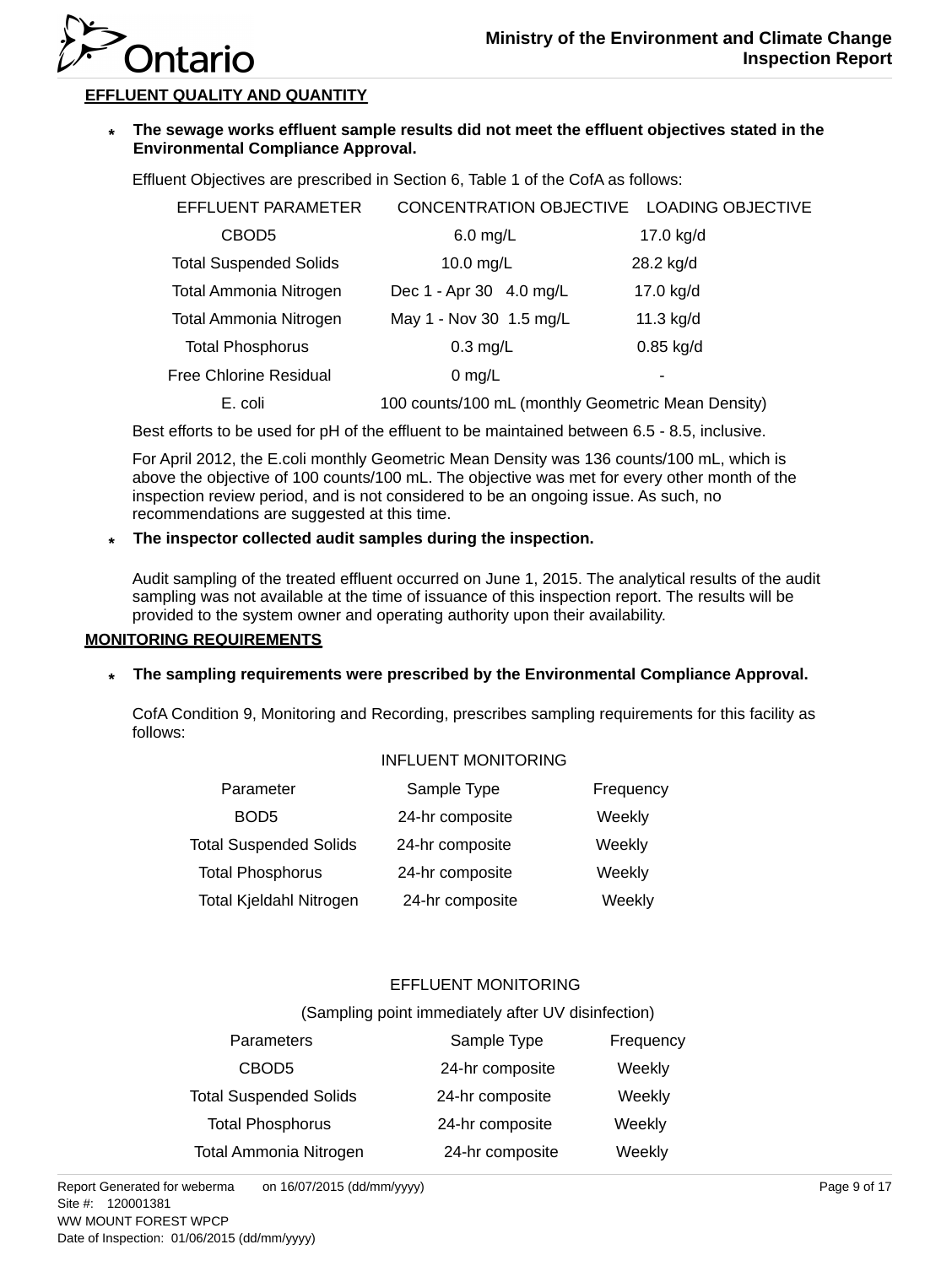

### **MONITORING REQUIREMENTS**

| Nitrate Nitrogen | 24-hr composite | Weekly |
|------------------|-----------------|--------|
| E.coli           | Grab            | Weekly |
| pН               | Grab (on-site)  | Weekly |
| Temperature      | Grab (on-site)  | Weekly |

Section 11 of the CofA also includes a list of sampling locations and parameters to be used for data collection to support future re-rating of the plant. Township representatives have advised that this sampling program has been initiated by a consultant.

- **All sewage works effluent sampling requirements prescribed by the Environmental Compliance Approval were met. \***
- **All sewage works influent (raw sewage) sampling requirements prescribed by the Environmental Compliance Approval were met. \***
- **\* The owner had maintained the monitoring records for the period prescribed by the Environmental Compliance Approval.**

Condition 9(8) of the CofA requires a three year retention period; records were found to be retained as required.

**The owner had maintained the monitoring records since the date of the last inspection. \***

#### **REPORTING REQUIREMENTS**

**\* The reporting requirements were prescribed by an Environmental Compliance Approval.**

Condition 10 of the CofA outlines reporting requirements for this system, as follows:

- Ten days prior to the date of a planned by-pass and as soon as possible for an unplanned bypass, written notification is required to the Safe Drinking Water Branch Supervisor.

- Effluent limit exceedances are to be reported to the Safe Drinking Water Branch Supervisor orally as soon as reasonably possible, and in writing within seven days after receipt of laboratory results.

- Reportable spills as per O.Reg. 675/98 are to be reported within ten business via a detailed written report to the Safe Drinking Water Branch Supervisor.

- Annual Performance Reports are to be submitted to the Safe Drinking Water Branch Supervisor by March 31 every year, and are to include the information outlined in Condition 10(5) of the CofA.

Condition 11 outlined the requirement for a Receiver Impact Assessment, to be submitted to the Safe Drinking Water Branch Supervisor and the Regional Compliance Manager, with respect to applying for re-rating the plant to 3,500 m<sup>3</sup>/day. This assessment report is not yet due for submission, however it is noted that the supporting sampling program has been initiated.

**\* All annual performance reports did not meet the submission and contents requirements of the Environmental Compliance Approval.**

The Annual Reports were found to contain the majority of the information required by Condition 10(5) of the CofA, however there were the following exceptions:

- An objective exceedance for E.coli that occurred in April 2012 was not properly identified within the report, as the section on effluent quality included a statement that all objectives were met during the year.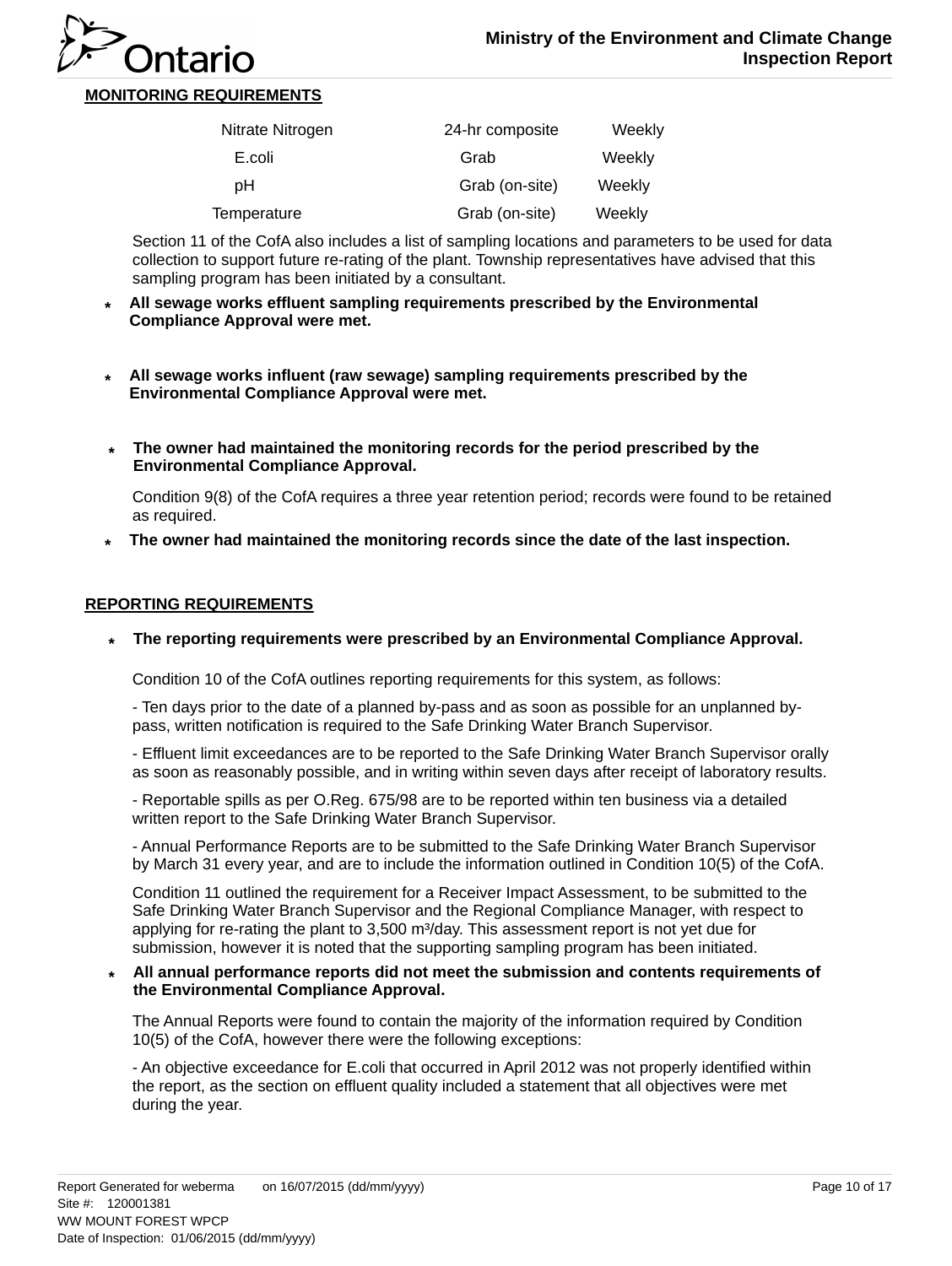## **REPORTING REQUIREMENTS**

Ontario

- Loading information was not included in the reports for 2011, 2012, and 2013 as required. It is noted that loading information was included in the 2014 Annual Report, as part of ongoing improvements to the Annual Reports issued by OCWA.

- The pH objective range of 6.5 - 8.5 was not identified within the report.

- An outline of anticipated volumes of sludge to be generated in the next reporting period was not included.

REQUIRED ACTIONS: The owner of the system is required to ensure that future Annual Reports comply with the requirements of Section 10(5) of the CofA. The following points specifically identify certain areas for improvement:

- All objective exceedances must be clearly identified within the report.

- The pH objective range of 6.5 - 8.5 shall be included in the report, along with the identification of pH values measured during the reporting period to sufficiently compare to the objectives and limits for this parameter, as compliance/conformance with pH limits/objectives is based on grab sample results rather than monthly averages.

- An outline of anticipated volumes of sludge to be generated in the next reporting period must be included in the report. In addition, it is recommended that information be included regarding the volume of sludge transferred to the Mount Forest WWTP from the Arthur WWTP during the year being reporting on. Another suggestion is that it would be helpful to include more information on specific dates and volumes for sludge hauled throughout the year from the Mount Forest WWTP for land application.

**\* All reports were submitted in accordance with Ministry recommendations.**

This question is in relation to proactively submitted quarterly reports, as requested by the Ministry.

#### **BYPASSES AND OVERFLOWS**

**Bypasses/overflows had not occurred at the sewage works during the inspection period. \***

#### **BIOSOLIDS MANAGEMENT**

- **The owner of the facility had written contingency plans or other management methods in \* place to be used in the event that the facility's sludge storage capacity was not sufficient.**
- **\* The sewage biosolids intended for land application were sampled in accordance with regulatory requirements.**

The CofA for this facility does not contain sampling or quality requirements for sludge or biosolids generated on site. As land application appeared to be at NASM (Non-Agricultural Source Materials) sites during the inspection review period, sampling was to occur such that two samples are taken during the two-month period before the biosolids transfer, and one of these samples must be taken in the one-month period before the transfer date. Biosolids sampling analysis results were available for review and samples appeared to be routinely collected and analyzed as required.

The assessment of sampling and materials for agricultural landuse in accordance with the "Guideline for the Utilization of Biosolids and Other Wastes on Agricultural Lands", or, the regulations under the Nutrient Management Act, are assessed through the ministry's nutrient management program administered by the ministry's Operations Division.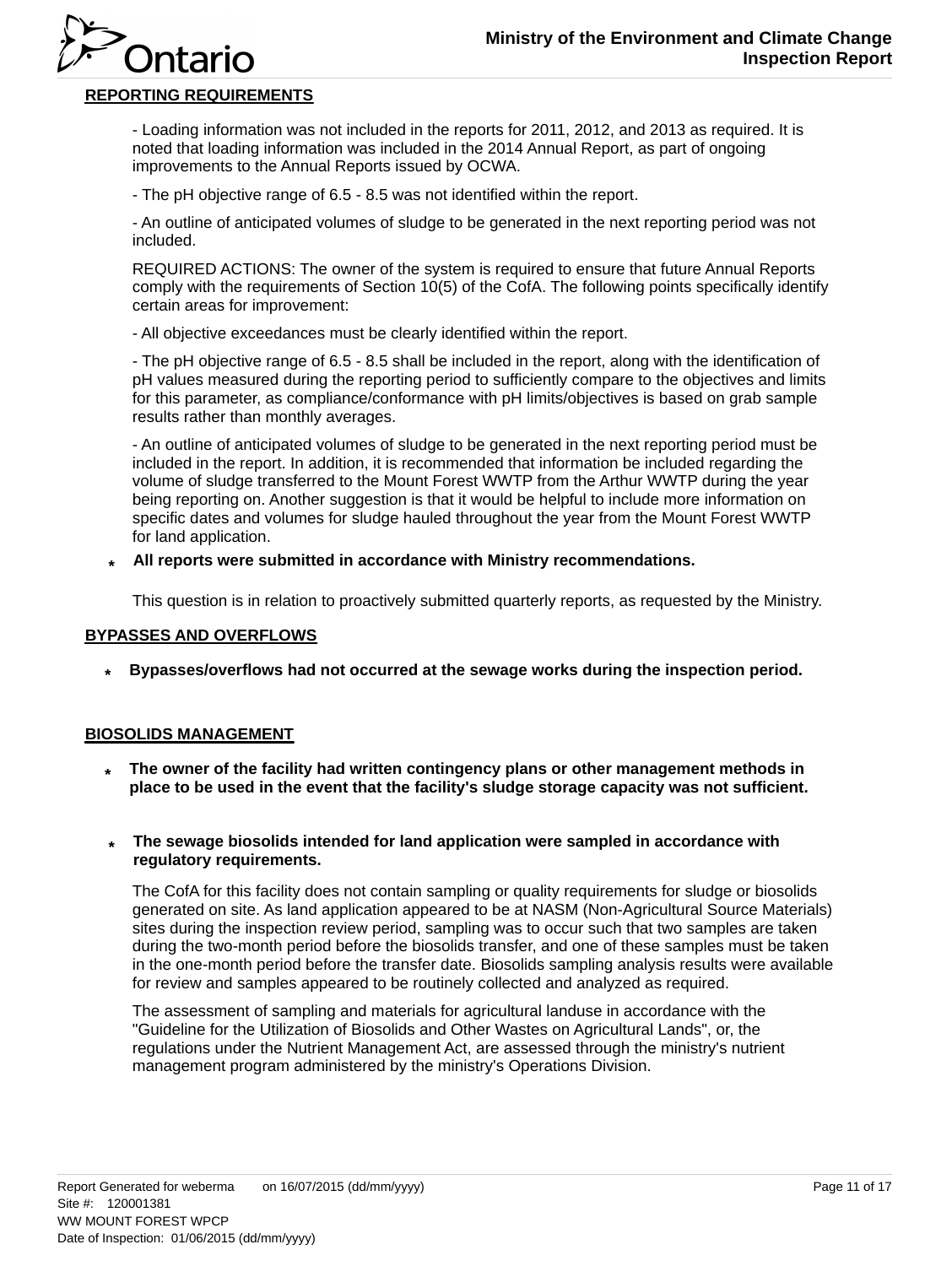

## **BIOSOLIDS MANAGEMENT**

Ontario

#### **\* The quality of sewage biosolids intended for land application complied with regulatory requirements.**

The CofA for this facility does not contain sampling or quality requirements for sludge or biosolids generated on site. Biosolids sampling analysis results were available for review and samples appeared to be routinely collected and analyzed as required.

The assessment of sampling and materials for agricultural landuse in accordance with the "Guideline for the Utilization of Biosolids and Other Wastes on Agricultural Lands", or, the regulations under the Nutrient Management Act, are assessed through the ministry's nutrient management program administered by the ministry's Operations Division.

**Testing for biosolids required by legislation was conducted by accredited laboratories. \***

#### **\* The facility received sludge or biosolids from another location.**

In the CofA, under the "Sludge Digestion and Storage" section, the sludge digestion and storage facility is listed as being able to receive, digest, and store sludge from both the Arthur WWTP and the Mount Forest WWTP. A total of  $906.5$  m<sup>3</sup> of sludge was transferred from the Arthur WWTP to the Mount Forest WWTP in 2011, which had been identified in the Arthur WWTP 2011 Annual Report.

- **The owner had maintained haulage records for the biosolids transferred from the sewage works. \***
- **\* Records confirm that biosolids were transferred to a Ministry approved facility for disposal or utilization.**

The approval of sites receiving materials for agricultural landuse in accordance with the "Guideline for the Utilization of Biosolids and Other Wastes on Agricultural Lands", or, the regulations under the Nutrient Management Act (NMA), are assessed through the ministry's nutrient management program administered by the ministry's Operations Division and the Ministry of Agriculture, Food and Rural Affairs.

- **Records confirm that biosolids were transported for disposal or utilization by Ministry approved haulers. \***
- **\* Biosolids audit samples were collected during the inspection.**

Biosolids audit sampling was conducted on June 1, 2015. The analytical results of the audit sampling was not available at the time of issuance of this inspection report. The results will be provided to the system owner and operating authority upon their availability.

#### **CERTIFICATION AND TRAINING**

**\* The classification certificates of the subsystems were conspicuously displayed at the workplace or at premises from which the subsystem was managed.**

Two classification certificates are in place for this system:

Certificate #5204: Mount Forest Water Pollution Control Plant Class 2, issued September 7, 2007.

Certificate #459: Mount Forest Collection System, Class 2.

**Operator licences were displayed in a conspicuous location at the workplace or at the premises from which the subsystem was managed. \***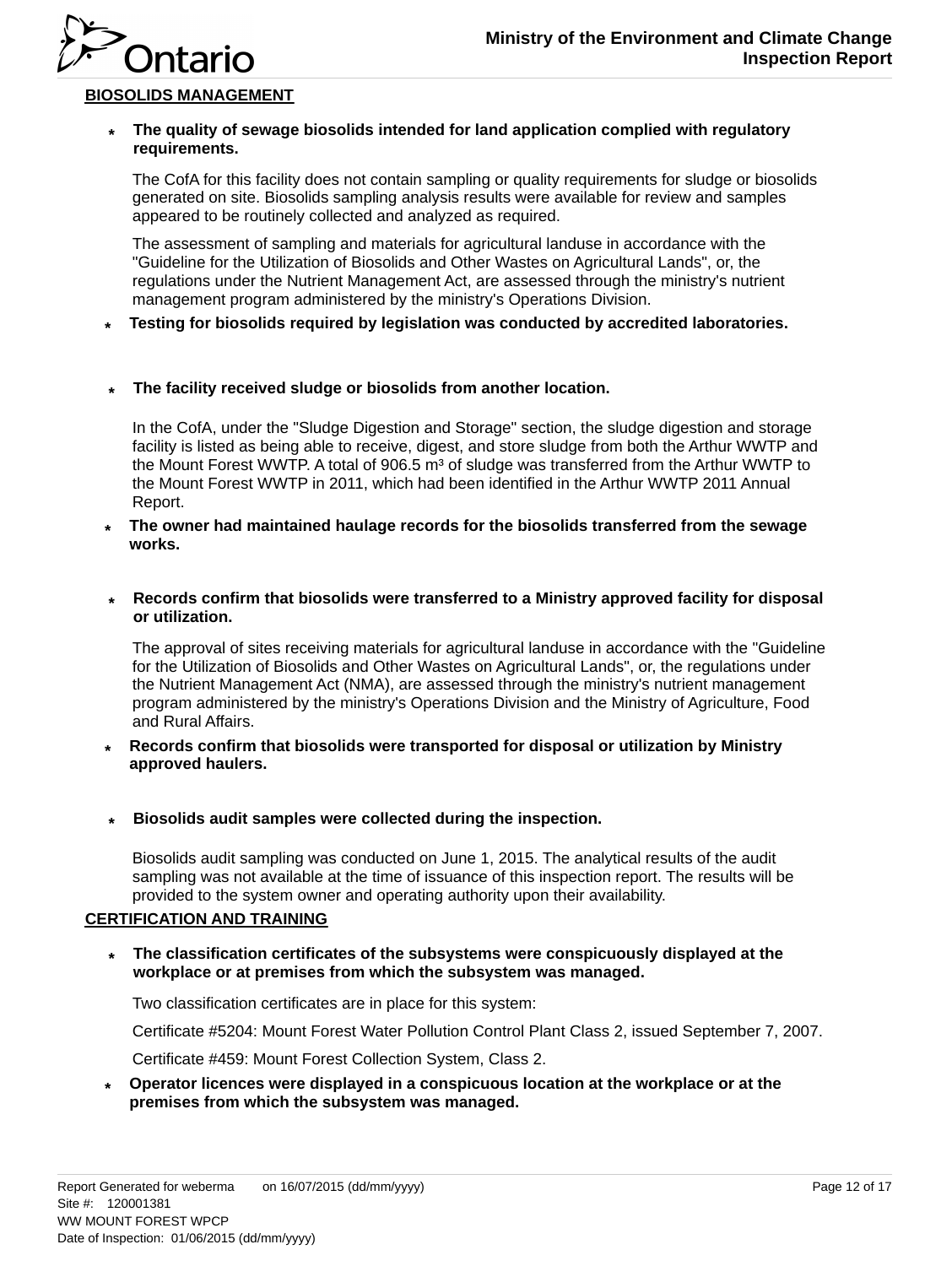

### **CERTIFICATION AND TRAINING**

**\* The overall responsible operator had been designated for the wastewater treatment and collection works.**

Designation documentation is available at the treatment plant and at the OCWA office.

- **An adequately licensed operator was designated to act in place of the overall responsible \* operator when the overall responsible operator was unable to act.**
- **All operators had the appropriate level of licences for the wastewater treatment and \* collection works.**
- **Only licenced operators made adjustments to the treatment equipment. \***
- **\* Operators-in-charge were designated for the wastewater treatment plant and all associated collection works.**

Other than Operators-In-Training, all certified operators are considered to be designated as operator-in-charge (OIC) while on shift.

**The operator-in-charge ensured that records were maintained of all adjustments made to the processes within his or her responsibility. \***

#### **LOGBOOKS**

- **The logs and other record keeping mechanisms complied with the record keeping requirements. \***
- **Logs and other record keeping mechanisms were available for at least two (2) years. \***

#### **OPERATIONS MANUALS**

**\* The operations and maintenance manuals met the requirements of the Environmental Compliance Approval.**

Regarding the community wastewater complaints aspect of operations and maintenance manual requirements, the Township has recently formalized a procedure to ensure proper documentation of receipt and response to these complaints.

- **Operators and maintenance personnel had ready access to operations and maintenance manuals. \***
- **The operations and maintenance manuals contained up-to-date plans, drawings and process descriptions sufficient for the safe and efficient operation of the system. \***

#### **CONTINGENCY/EMERGENCY PLANNING**

**Spill containment was provided for the process chemicals and/or standby power generator fuel. \***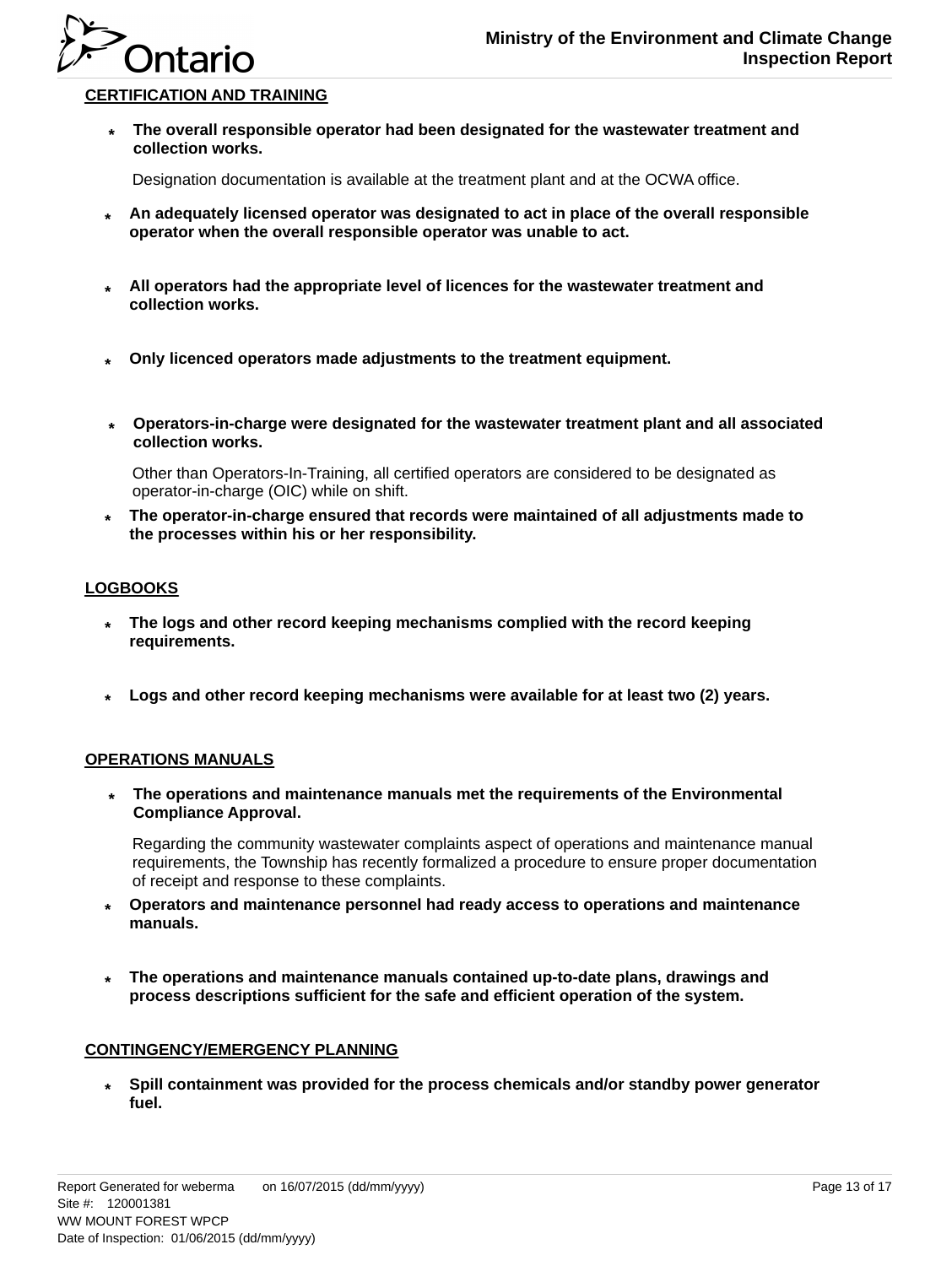

### **CONTINGENCY/EMERGENCY PLANNING**

**The owner had provided security measures for the facility. \***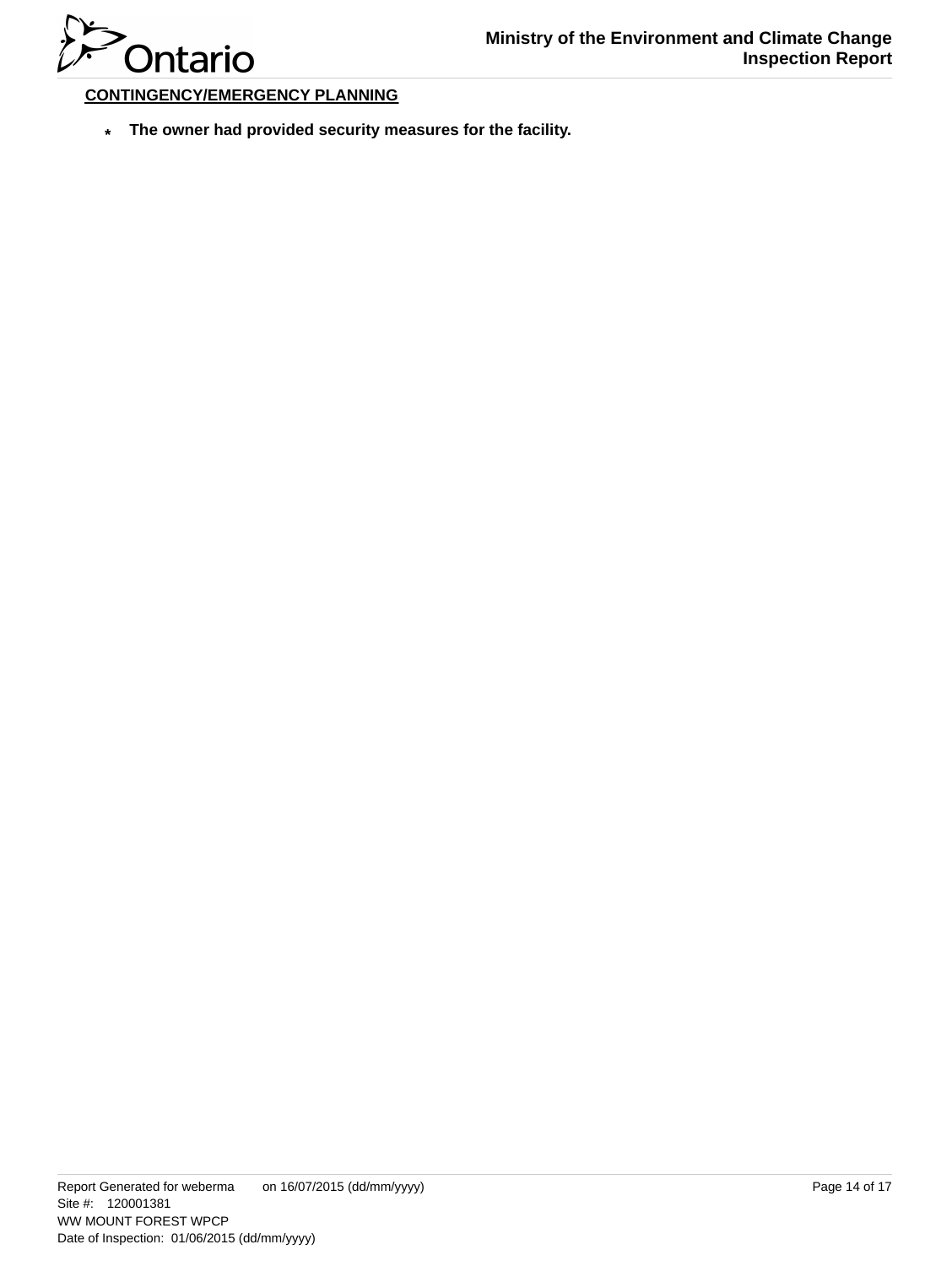

## **NON-COMPLIANCE WITH REGULATORY REQUIREMENTS AND ACTIONS REQUIRED**

**This section provides a summary of all non-compliance with regulatory requirements identified during the inspection period, as well as actions required to address these issues. Further details pertaining to these items can be found in the body of the inspection report.**

#### **All annual performance reports did not meet the submission and contents requirements of the 1. Environmental Compliance Approval.**

The Annual Reports were found to contain the majority of the information required by Condition 10(5) of the CofA, however there were the following exceptions:

- An objective exceedance for E.coli that occurred in April 2012 was not properly identified within the report, as the section on effluent quality included a statement that all objectives were met during the year.

- Loading information was not included in the reports for 2011, 2012, and 2013 as required. It is noted that loading information was included in the 2014 Annual Report, as part of ongoing improvements to the Annual Reports issued by OCWA.

- The pH objective range of 6.5 - 8.5 was not identified within the report.

- An outline of anticipated volumes of sludge to be generated in the next reporting period was not included.

#### **Action(s) Required:**

The owner of the system is required to ensure that future Annual Reports comply with the requirements of Section 10(5) of the CofA. The following points specifically identify certain areas for improvement:

- All objective exceedances must be clearly identified within the report.

- The pH objective range of 6.5 - 8.5 shall be included in the report, along with the identification of pH values measured during the reporting period to sufficiently compare to the objectives and limits for this parameter, as compliance/conformance with pH limits/objectives is based on grab sample results rather than monthly averages.

- An outline of anticipated volumes of sludge to be generated in the next reporting period must be included in the report. In addition, it is recommended that information be included regarding the volume of sludge transferred to the Mount Forest WWTP from the Arthur WWTP during the year being reporting on. Another suggestion is that it would be helpful to include more information on specific dates and volumes for sludge hauled throughout the year from the Mount Forest WWTP for land application.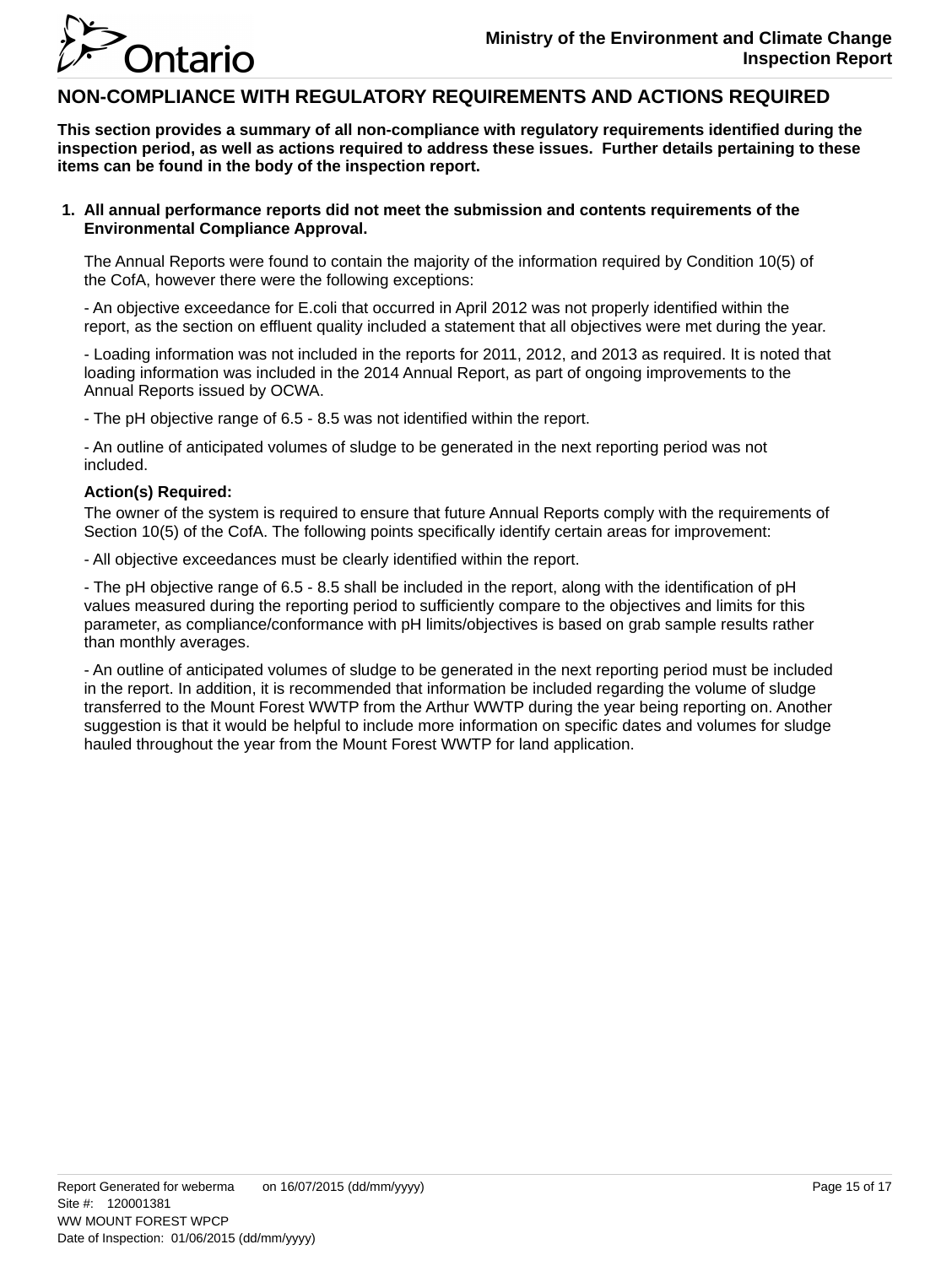

## **SUMMARY OF RECOMMENDATIONS AND BEST PRACTICE ISSUES**

**This section provides a summary of all recommendations and best practice issues identified during the inspection period. Details pertaining to these items can be found in the body of the inspection report. In the interest of continuous improvement in the interim, it is recommended that owners and operators develop an awareness of the following issues and consider measures to address them.**

#### **The sewage works effluent sample results did not meet the effluent objectives stated in the 1. Environmental Compliance Approval.**

For April 2012, the E.coli monthly Geometric Mean Density was 136 counts/100 mL, which is above the objective of 100 counts/100 mL. The objective was met for every other month of the inspection review period, and is not considered to be an ongoing issue.

#### **Recommendation:**

No recommendations at this time, as this is not considered to be an ongoing issue.